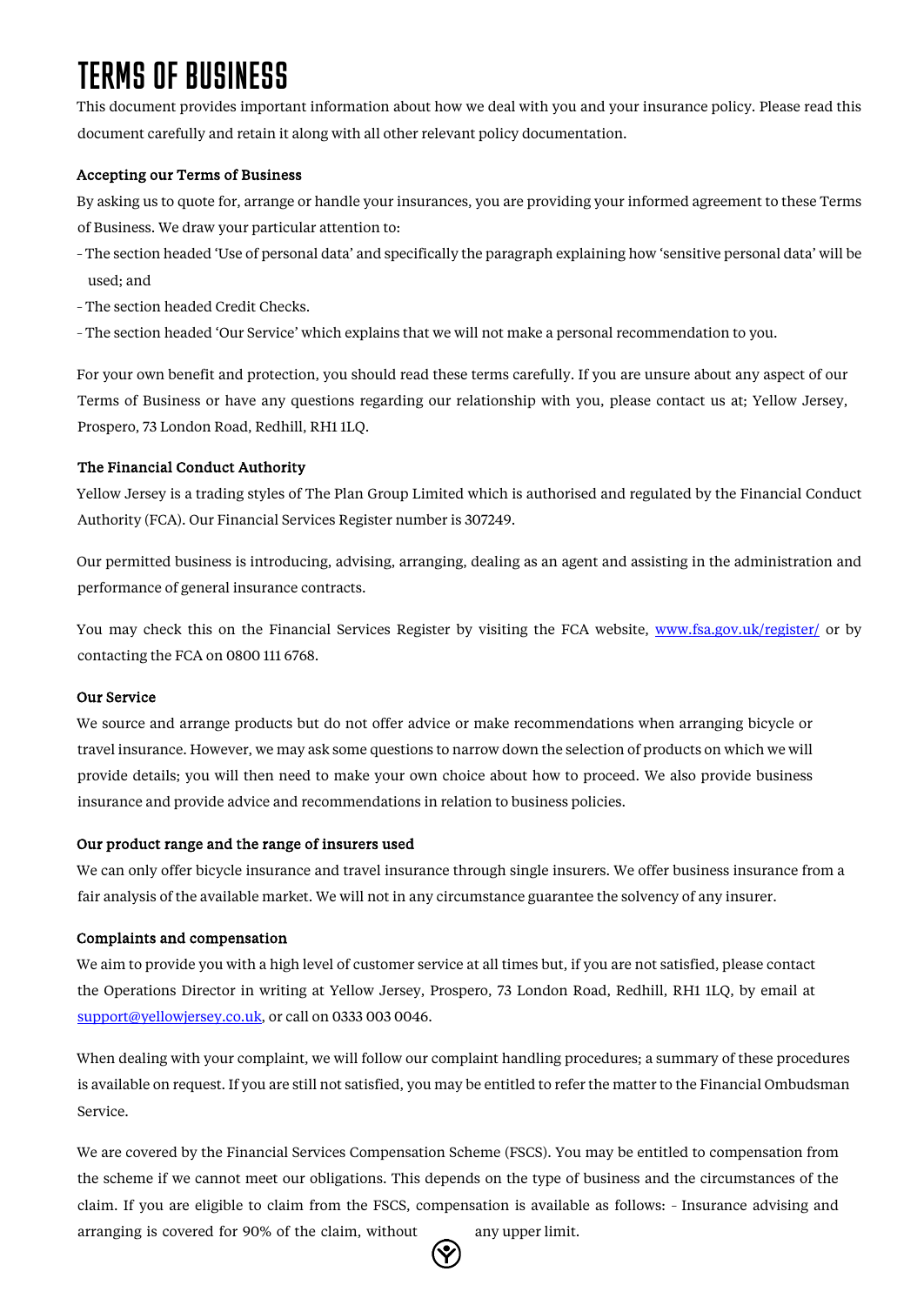− For compulsory classes of insurance (such as Third Party Motor or Employers Liability), insurance advising and arranging is covered for 100% of the claim without any upper limit.

Further information about compensation scheme arrangements is available from the FSCS on 0800 678 1100 or +44 (0) 20 7892 7300 [or www.fscs.org.uk.](http://www.fscs.org.uk/) 

#### Payment for our services

We normally receive commission from insurers or product providers. We also charge you for handling your insurances as set out below. Any charge applied by us for the arranging of a new policy or the renewal of an existing policy will be clearly identified and shown separately prior to the conclusion of the contract; A charge of £25 will be made for each adjustment or issue of duplicate documentation made to an existing business insurance policy. Where self-service adjustments are available online, for example bicycle insurance, there is no charge for duplicate documents or adjustments. The total balance of all fees charged is due for payment immediately prior to commencement of cover or to the commencement of work undertaken by us and are non- refundable under any circumstance. In the event of policy cancellation or voidance we will charge a fee of £15. Where the charge results in a premium refund by the insurer, we will also charge 15% percent of the returned premium to replace commission reclaimed by the insurer.

The total balance of all fees charged is due for payment immediately prior to commencement of cover or to the commencement of work undertaken by us and are non-refundable under any circumstance. Administration fees in respect of any premium instalment arrangements will be identified separately on such arrangements.

Full payment of premium and fees is due before cover commences or as otherwise stated under terms of credit, or in the debit note, invoice or statement issued to you.

You will receive a quotation which will tell you the total price to be paid, and which identifies any fees, taxes and charges separately from the premium, before your insurance arrangements are concluded.

On request, we will be pleased to provide information about any commission received by us in the handling of your insurances.

We also draw your attention to the sections headed 'Cancellation of insurances' and 'Ending your relationship with us'.

#### Handling money

Our financial arrangements with most insurance companies are on a 'Risk Transfer' basis. This means that we act as agents of the insurer in collecting premiums and handling refunds due to clients. In these circumstances, such monies are deemed to be held by the insurer(s) with which your insurance is arranged. You will be notified if Risk Transfer does not apply and such monies will then be held by us in a Non-Statutory Trust account pending payment. The establishment of the Non-Statutory Trust account follows the rules stipulated by the FCA to protect money held by authorised intermediaries. However, you should be aware that, under the Non-Statutory Trust account rules, we are permitted to use such monies temporarily held to advance credit to clients generally. A copy of the Deed of Trust is available on request or may be inspected at our premises during normal office hours. If you object to your money being held in a Non-Statutory Trust account, you should advise us immediately. Otherwise, your agreement to pay the premium together with your acceptance of these Terms of Business will constitute your informed consent to our holding your money in a NonStatutory Trust account. Interest earned on monies held in such a Non-Statutory Trust account will be retained by us. For the purpose of some transactions, client money may pass through other authorised intermediaries before being paid to the insurer.

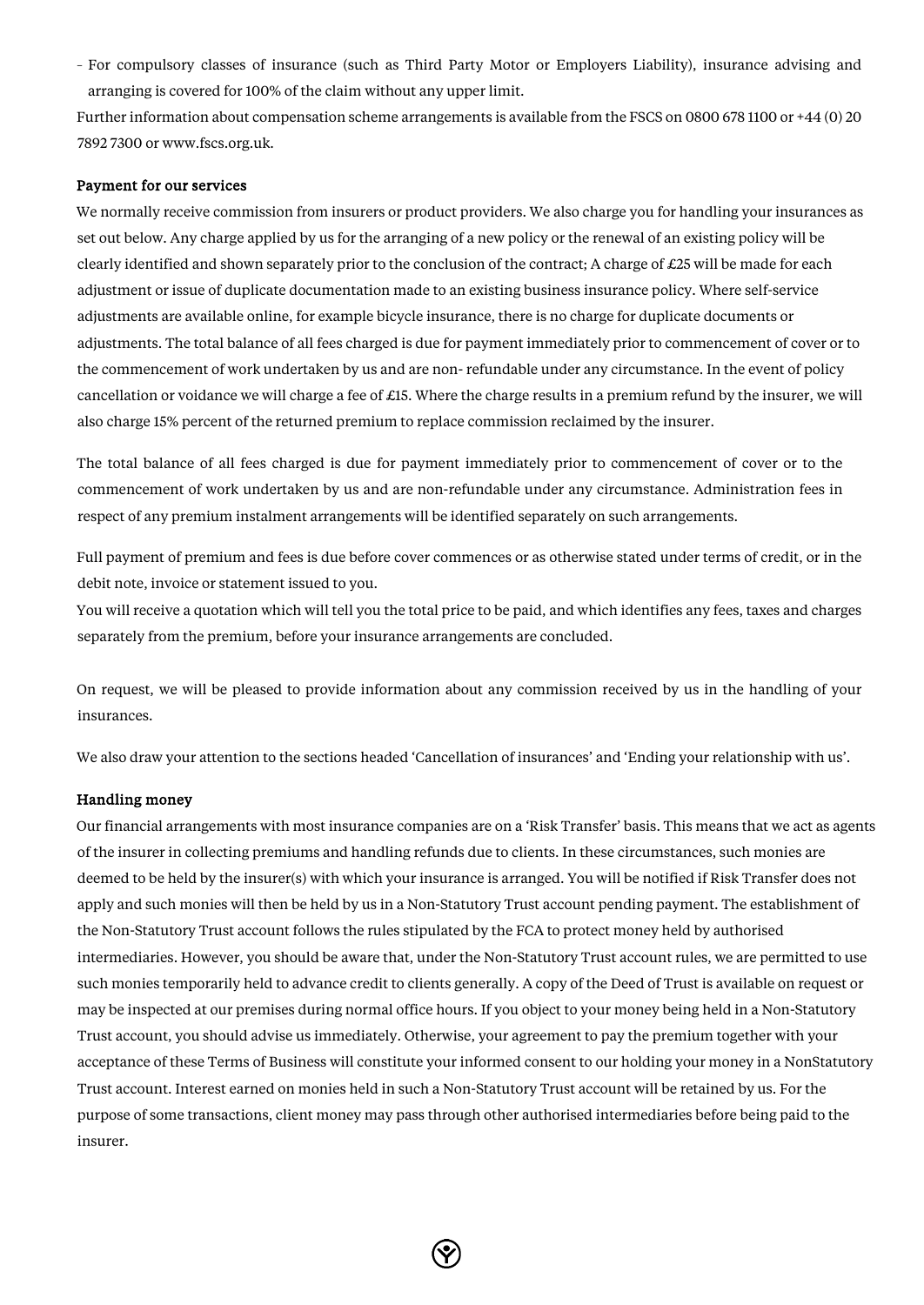#### Cancellation of insurances

You should make any request for the cancellation of a policy in writing and any relevant certificate of insurance must be returned to us or to the insurer concerned.

In the event of cancellation, charges for our services will apply in accordance with the 'Payment for our services' section above.

The terms of your policy may allow insurers to retain the premium in full or to charge short- period premiums in the event of cancellation before the policy expires.

#### Third party costs

You should be aware that any costs incurred by us from a third party such as a debt collection agency, legal professional or bailiff whilst in the course of collecting a debt from you will be added to the overall amount of debt outstanding.

### Ending your relationship with us

Subject to your immediate settlement of any outstanding premiums and fees, you may instruct us to stop acting for you and we will not impose a penalty.

Your instructions must be given in writing and will take effect from the date of receipt.

In circumstances where we feel we cannot continue providing services to you, we will give you a minimum of 7 days' notice. Such circumstances could include:

- − Non-payment of premium or fees.
- −Commission clawback by insurers where instructions are given to another party to handle the customer's insurance(s).
- −Failure to provide requested documentation or information.
- −Deliberate failure to comply with terms set out within the TOB or insurer's documentation.
- −Deliberate misrepresentation or non-disclosure or attempted fraud.
- −Use of threatening or abusive behaviour or language, or intimidation or bullying of our staff or suppliers.

Unless otherwise agreed in writing, if our relationship ends, any transactions previously initiated will be completed according to this terms of business agreement. You will be liable to pay for any transactions concluded prior to the end of our relationship and we will be entitled to retain commission received for conducting these transactions, together with all fees charged by us for services provided.

#### Your responsibilities

You are responsible for answering any questions in relation to any proposal for insurance cover honestly and to the best of your knowledge, providing complete and accurate information which insurers will require. This also applies to your responses in relation to any assumptions you may agree to in the process of applying for insurance cover. This is particularly important before taking out a policy but also at renewal or if you make a mid-term amendment to your policy. If you fail to disclose information, or misrepresent any fact which may influence the insurer's decision to accept the risk or the terms offered, this could invalidate the policy and mean that claims may not be paid. You must check all details on your Statement of Facts and pay particular attention to any declaration you may be asked to sign.

It is important that you read all insurance documents issued to you and ensure that you are aware of the cover, limits and other terms that apply. Particular attention must be paid to any warranties and conditions as failure to comply with them could invalidate your policy.

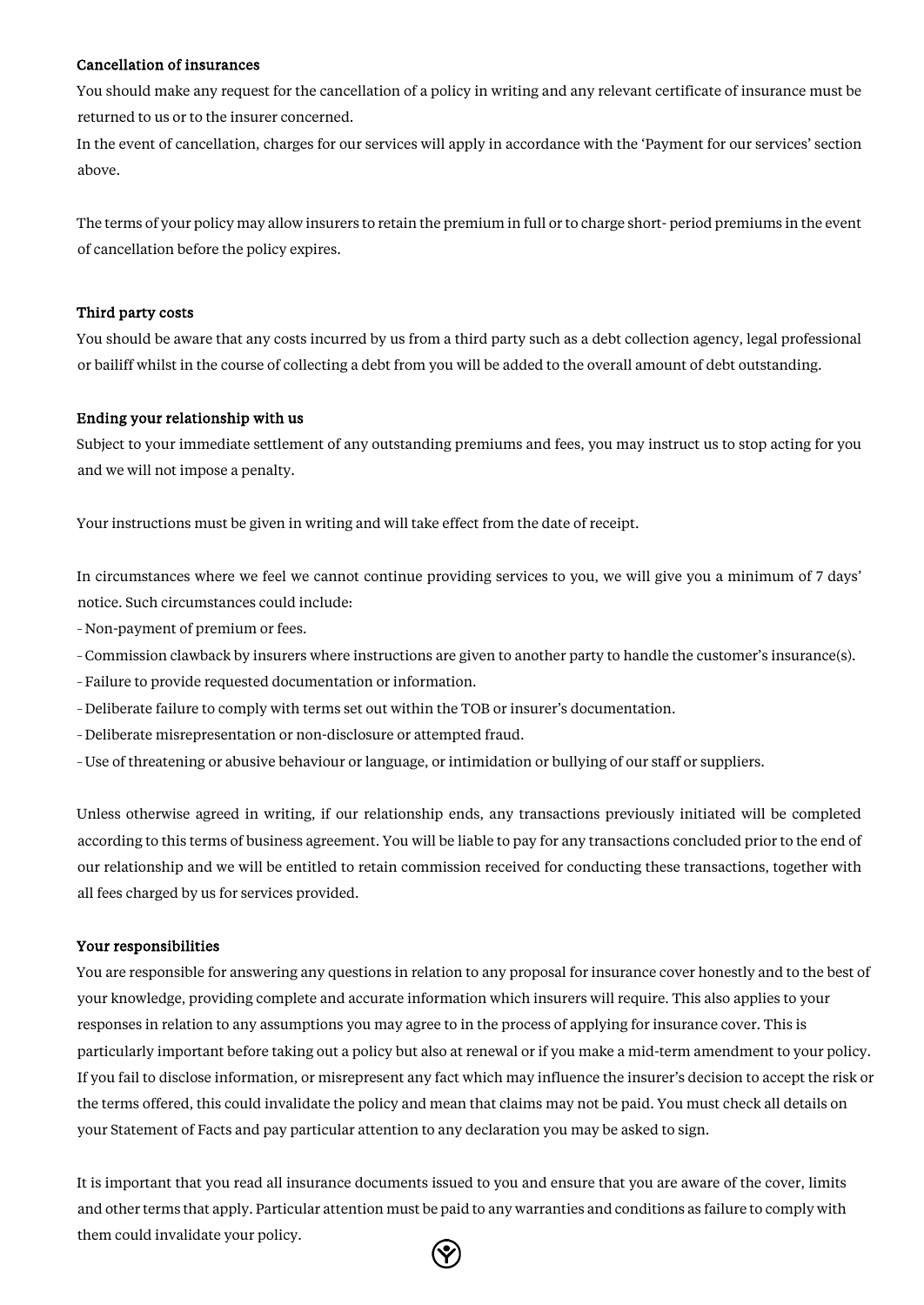You must inform us immediately of any changes in circumstances which may affect the services provided by us or the cover provided by your policy.

If you are unsure about any matter, please contact us for guidance.

#### Use of personal data

In your dealings with us you may provide us with information that may include data that is known as personal data. Where we process personal data we comply with statutory data processing requirements as set out by the Data Protection Act 2018. The personal data we will collect will include information relating to your name, address, date of birth, contact details, health and criminal offences.

We will process your personal data to allow us to provide you with our services as your insurance broker in quoting for, arranging and administering your insurances (and in arranging insurance premium finance where applicable). Your personal data will also be used to manage future communications between ourselves. Where you have agreed, or in circumstances where to do so will be in our mutual interests, your personal data will be used to provide you with further information about our wider products and services. You can opt out from receiving such communications by e- mailing data@yellowjersey.co.uk.

In processing personal data for insurance purposes about health or criminal offences, we will only do so to enable us to provide our service to you and on the basis of it being in the public interest.

We will only use your data for the purpose for which it was collected. We will only grant access to or share your data within our firm or other firms associated with us, with other authorised third parties and product and service providers such as insurers and premium finance providers where we are entitled to do so by law under lawful data processing.

The Data Protection Act 2018 provides you with Access Rights that allow you to gain an understanding on the data being processed, who we share it with, for what purpose, why we need to retain it and retention periods, to object to the processing and to place restrictions on the processing, to request copies of your data and to request the deletion of your data.

If you require further information on how we process your data or you wish to exercise your rights, please contact our data privacy representative by emailing data@yellowjersey.co.uk. How we process your personal data is detailed further within our Privacy Notice. https:[//www.yellowjersey.co.uk/privacy-policy/](http://www.yellowjersey.co.uk/privacy-policy/) 

#### Credit Checks

To make sure you get our best deal and to ascertain the most appropriate payment options for you and to protect you from fraud, some insurers use public and personal data from a variety of sources, including a credit reference agency and other organisations. The search will appear on your credit report whether or not your application proceeds. If you have any questions about this matter, please do not hesitate to contact us.

#### Conflict of interests

Occasions can arise where we, or one of our associated companies, clients or product providers, may have a potential conflict of interest with business being transacted for you. If this happens, and we become aware that a potential conflict exists, we will write to you and obtain your consent before we carry out your instructions and we will detail the steps we will take to ensure fair treatment.